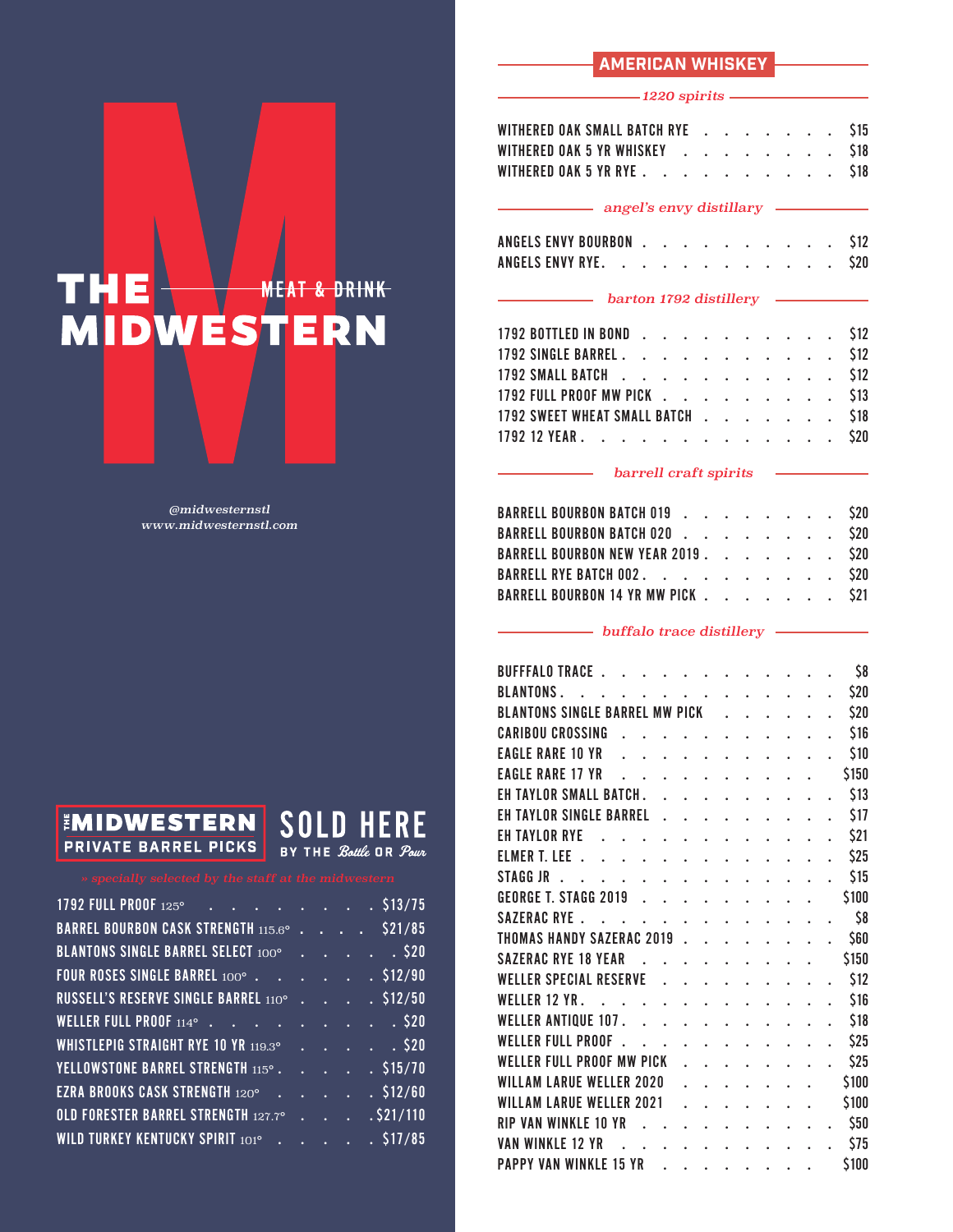| PAPPY VAN WINKLE 20 YR                   |  |                                                                                                                     |                      |                                                                                                                                                 |                                          |                           |                                                       |                             |                      | \$125       |
|------------------------------------------|--|---------------------------------------------------------------------------------------------------------------------|----------------------|-------------------------------------------------------------------------------------------------------------------------------------------------|------------------------------------------|---------------------------|-------------------------------------------------------|-----------------------------|----------------------|-------------|
| <b>PAPPY VAN WINKLE 23 YR</b>            |  |                                                                                                                     |                      |                                                                                                                                                 |                                          |                           |                                                       |                             |                      | \$150       |
| bulleit distilling co.                   |  |                                                                                                                     |                      |                                                                                                                                                 |                                          |                           |                                                       |                             |                      |             |
| <b>BULLEIT BOURBON</b>                   |  |                                                                                                                     |                      |                                                                                                                                                 |                                          |                           |                                                       |                             |                      | \$7         |
| <b>BULLEIT RYE</b>                       |  |                                                                                                                     |                      |                                                                                                                                                 |                                          |                           |                                                       |                             |                      | \$8         |
|                                          |  | $-$ four roses distillery                                                                                           |                      |                                                                                                                                                 |                                          |                           |                                                       |                             |                      |             |
| FOUR ROSES YELLOW LABEL                  |  |                                                                                                                     |                      |                                                                                                                                                 |                                          |                           |                                                       |                             |                      | S6          |
| FOUR ROSES SMALL BATCH                   |  |                                                                                                                     |                      | $\mathbf{A}$                                                                                                                                    |                                          | $\ddot{\phantom{0}}$      | $\mathbf{r}$                                          |                             |                      | \$8         |
| FOUR ROSES SINGLE BARREL                 |  |                                                                                                                     | $\ddot{\phantom{0}}$ | $\ddot{\phantom{0}}$                                                                                                                            | $\mathcal{L}^{\pm}$                      | $\mathbb{Z}^{\mathbb{Z}}$ | $\ddot{\phantom{0}}$                                  |                             |                      | \$10        |
| FOUR ROSES MW SINGLE BARREL.             |  |                                                                                                                     |                      |                                                                                                                                                 | $\mathbf{r} = \mathbf{r} + \mathbf{r}$ . |                           |                                                       |                             |                      | \$12        |
| FOUR ROSES SMALL BATCH SELECT.           |  |                                                                                                                     |                      |                                                                                                                                                 |                                          |                           |                                                       |                             |                      | \$19        |
| FOUR ROSES SMALL BATCH LIMITED.          |  |                                                                                                                     |                      |                                                                                                                                                 |                                          |                           |                                                       |                             |                      | \$33        |
|                                          |  | - heaven hill distillery -                                                                                          |                      |                                                                                                                                                 |                                          |                           |                                                       |                             |                      |             |
| LARCENY SMALL BATCH                      |  |                                                                                                                     |                      |                                                                                                                                                 |                                          |                           |                                                       |                             |                      | \$6         |
| LARCENY BARREL PROOF                     |  |                                                                                                                     |                      |                                                                                                                                                 |                                          |                           |                                                       |                             |                      | \$9         |
| HENRY MCKENNA 10 YR                      |  |                                                                                                                     |                      |                                                                                                                                                 |                                          |                           |                                                       |                             |                      | \$10        |
| ELIJAH CRAIG SMALL BATCH                 |  |                                                                                                                     |                      |                                                                                                                                                 |                                          |                           |                                                       | $\mathcal{L}^{\pm}$         |                      | \$8         |
| ELIJAH CRAIG STRAIGHT RYE                |  |                                                                                                                     |                      |                                                                                                                                                 |                                          |                           | $\ddot{\phantom{0}}$                                  | $\mathbf{L}$                |                      | $\sqrt{58}$ |
| ELIJAH CRAIG SMALL BATCH BARREL PROOF. . |  |                                                                                                                     |                      |                                                                                                                                                 |                                          |                           | $\ddot{\phantom{0}}$                                  |                             |                      | \$14        |
| ELIJAH CRAIG TOASTED BARREL              |  |                                                                                                                     |                      |                                                                                                                                                 |                                          |                           | $\mathbf{r} = \mathbf{r} + \mathbf{r} + \mathbf{r}$ . | $\mathcal{L}^{\mathcal{L}}$ | $\ddot{\phantom{0}}$ | \$14        |
| ELIJAH CRAIG 18 YR                       |  | $\mathbf{u}^{\dagger}$ , and $\mathbf{u}^{\dagger}$ , and $\mathbf{u}^{\dagger}$ , and $\mathbf{u}^{\dagger}$ , and |                      |                                                                                                                                                 |                                          |                           |                                                       |                             | $\mathbf{r}$         | <b>\$29</b> |
| OLD FITZGERALD 9 YR.                     |  | $\mathcal{L}^{\pm}$                                                                                                 |                      | $\mathbf{u}^{\prime}$ , $\mathbf{u}^{\prime}$ , $\mathbf{u}^{\prime}$ , $\mathbf{u}^{\prime}$ , $\mathbf{u}^{\prime}$ , $\mathbf{u}^{\prime}$ , |                                          |                           |                                                       |                             |                      | \$30        |
| OLD FITZGERALD 11 YR                     |  |                                                                                                                     |                      |                                                                                                                                                 |                                          |                           |                                                       |                             |                      | $. $ \$35   |
| OLD FITZGERALD 15 YR \$40                |  |                                                                                                                     |                      |                                                                                                                                                 |                                          |                           |                                                       |                             |                      |             |
| PARKER'S HERITAGE 10 YR                  |  |                                                                                                                     |                      |                                                                                                                                                 |                                          |                           |                                                       |                             |                      | \$30        |
| HEAVEN HILL 17 YR                        |  |                                                                                                                     |                      |                                                                                                                                                 |                                          |                           |                                                       |                             |                      | \$150       |
|                                          |  | high west distillery                                                                                                |                      |                                                                                                                                                 |                                          |                           |                                                       |                             |                      |             |
| HIGH WEST AMERICAN PRAIRIE               |  |                                                                                                                     |                      |                                                                                                                                                 |                                          |                           |                                                       |                             |                      | \$8         |
| HIGH WEST DOUBLE RYE                     |  |                                                                                                                     |                      |                                                                                                                                                 |                                          |                           |                                                       | $\ddot{\phantom{0}}$        |                      | \$8         |
| HIGH WEST DOUBLE RYE BARREL SELECT 2019  |  |                                                                                                                     |                      |                                                                                                                                                 |                                          |                           |                                                       |                             |                      | \$13        |

|  | HIGH WEST DOUBLE RYE BARREL SELECT 2019 \$13   |  |  |  |  |  |  |
|--|------------------------------------------------|--|--|--|--|--|--|
|  | HIGH WEST CAMPFIRE. \$16                       |  |  |  |  |  |  |
|  | HIGH WEST RENDEZVOUS RYE A A A A A A A A A S16 |  |  |  |  |  |  |
|  | HIGH WEST A MIDWINTER'S NIGHT DRAM S30         |  |  |  |  |  |  |
|  | HIGH WEST BOURYE \$19                          |  |  |  |  |  |  |
|  | HIGH WEST YIPPEE KI YAY \$21                   |  |  |  |  |  |  |
|  |                                                |  |  |  |  |  |  |

### *jack daniels distillery*

| JACK DANIELS OLD NO. 7 \$8                   |  |  |  |  |  |  |  |
|----------------------------------------------|--|--|--|--|--|--|--|
| JACK DANIELS GENTLEMANS JACK \$8             |  |  |  |  |  |  |  |
| JACK DANIELS SINGLE BARREL RYE \$13          |  |  |  |  |  |  |  |
| JACK DANIELS SINGLE BARREL SELECT 94 \$16    |  |  |  |  |  |  |  |
| JACK DANIELS SINGLE BARREL BARREL PROOF \$17 |  |  |  |  |  |  |  |
| JACK DANIELS HERITAGE BARREL \$18            |  |  |  |  |  |  |  |
| JACK DANIELS #27 GOLD \$25                   |  |  |  |  |  |  |  |

### *jim beam distillery*

 $\overline{\phantom{0}}$ 

| <b>JIM BEAM</b>                                 |  |  |  |  |                         |                      |                      |  | \$7  |
|-------------------------------------------------|--|--|--|--|-------------------------|----------------------|----------------------|--|------|
| KNOB CREEK 100                                  |  |  |  |  |                         |                      |                      |  | \$9  |
| <b>MAKERS MARK</b>                              |  |  |  |  |                         |                      |                      |  | \$7  |
| <b>BAKERS 7 YR.</b>                             |  |  |  |  |                         |                      |                      |  | \$12 |
| <b>BASIL HAYDEN.</b>                            |  |  |  |  |                         |                      |                      |  | \$10 |
| BASIL HAYDEN CARIBBEAN RYE                      |  |  |  |  |                         |                      |                      |  | \$11 |
| <b>BASIL HAYDEN DARK RYE.</b>                   |  |  |  |  | $\ddot{\phantom{0}}$    | $\ddot{\phantom{0}}$ | $\ddot{\phantom{0}}$ |  | \$11 |
| <b>BASIL HAYDEN TOASTED.</b>                    |  |  |  |  |                         |                      |                      |  | \$13 |
| <b>BASIL HAYDEN TWO BY TWO RYE.</b>             |  |  |  |  |                         |                      |                      |  | \$11 |
| <b>BASIL HAYDEN 10 YEAR</b>                     |  |  |  |  |                         |                      |                      |  | \$17 |
| BASIL HAYDEN 10 YEAR RYE .                      |  |  |  |  |                         |                      |                      |  | \$19 |
| <b>BOOKERS KITCHEN TABLE 2018</b>               |  |  |  |  |                         |                      |                      |  | \$20 |
| <b>BOOKERS TERESA'S BATCH 2019.</b>             |  |  |  |  |                         |                      |                      |  | \$20 |
| <b>BOOKERS GRANNY'S BATCH 2018</b>              |  |  |  |  |                         |                      |                      |  | \$24 |
| <b>BOOKERS DONOHOES BATCH 2021</b>              |  |  |  |  |                         |                      |                      |  | \$24 |
| <b>BOOKERS RONNIES BATCH 2022.</b>              |  |  |  |  | $\sim 100$ km s $^{-1}$ |                      | $\ddot{\phantom{0}}$ |  | \$21 |
| <b>BOOKERS LITTLE BOOK CHAPTER 3</b>            |  |  |  |  |                         |                      |                      |  | \$30 |
| <b>BOOKERS LIMITED EDITION 30TH ANNIVERSARY</b> |  |  |  |  |                         |                      |                      |  | \$55 |
| JIM BEAM DISTILLERS MASTERPIECE PX SHERRY       |  |  |  |  |                         |                      |                      |  | \$47 |
| KNOB CREEK 12 YR                                |  |  |  |  |                         |                      |                      |  | \$18 |
| <b>MAKERS MARK 46.</b>                          |  |  |  |  |                         |                      |                      |  | \$11 |
| <b>MAKERS MARK 101</b>                          |  |  |  |  |                         |                      |                      |  | \$13 |
| MAKERS MARK WOOD FINISHED RC-6                  |  |  |  |  |                         |                      |                      |  | \$15 |
| <b>MAKERS MARK CASK STRENGTH.</b>               |  |  |  |  |                         | $\ddot{\phantom{0}}$ | $\ddot{\phantom{0}}$ |  | \$15 |
|                                                 |  |  |  |  |                         |                      |                      |  |      |

### **kentucky artisan distillery** *\_\_\_\_\_\_\_***\_**

| JEFFERSON RESERVE PRITCHARD HILL CAB FINISHED \$18 |  |  |  |  |        |
|----------------------------------------------------|--|--|--|--|--------|
| JEFFERSON BOURBON OLD RUM CASK \$19                |  |  |  |  |        |
| JEFFERSON OCEAN BOURBON VOYAGE 10 \$19             |  |  |  |  |        |
| <b>JEFFERSON OCEAN BOURBON VOYAGE 15</b>           |  |  |  |  | . S19  |
| JEFFERSON OCEAN BOURBON VOYAGE 16                  |  |  |  |  | . \$19 |
| JEFFERSON OCEAN BOURBON VOYAGE 17 \$19             |  |  |  |  |        |

### *kentucky owl distillery*

| KENTUCKY OWL CONFISCATED BOURBON. |  |  |                                                                                                                 |  | $\sim$ $\sim$ $\sim$ $\sim$ $\sim$ $\sim$ |  | <b>S27</b> |
|-----------------------------------|--|--|-----------------------------------------------------------------------------------------------------------------|--|-------------------------------------------|--|------------|
| KENTUCKY OWL 10 YR RYE            |  |  | the contract of the contract of the contract of the contract of the contract of the contract of the contract of |  |                                           |  | <b>S30</b> |

### *limestone branch distillery*

| YELLOWSTONE MW BARREL STRENGTH \$15       |  |  |  |
|-------------------------------------------|--|--|--|
| MINOR CASE SHERRY CASK RYE \$15           |  |  |  |
| YELLOWSTONE 2018 LIMITED EDITION 101 \$28 |  |  |  |
| YELLOWSTONE 2020 LIMITED EDITION 101 \$31 |  |  |  |
| YELLOWSTONE 2021 LIMITED EDITION 101 \$31 |  |  |  |
|                                           |  |  |  |

### *lux row distillers*

| EZRA BROOKS 99 PROOF \$8             |  |  |  |  |  |  |  |
|--------------------------------------|--|--|--|--|--|--|--|
| EZRA BROOKS 7 YR \$12                |  |  |  |  |  |  |  |
| EZRA BROOKS CASK STRENGTH MW PICK 12 |  |  |  |  |  |  |  |
| REBEL YELL \$6                       |  |  |  |  |  |  |  |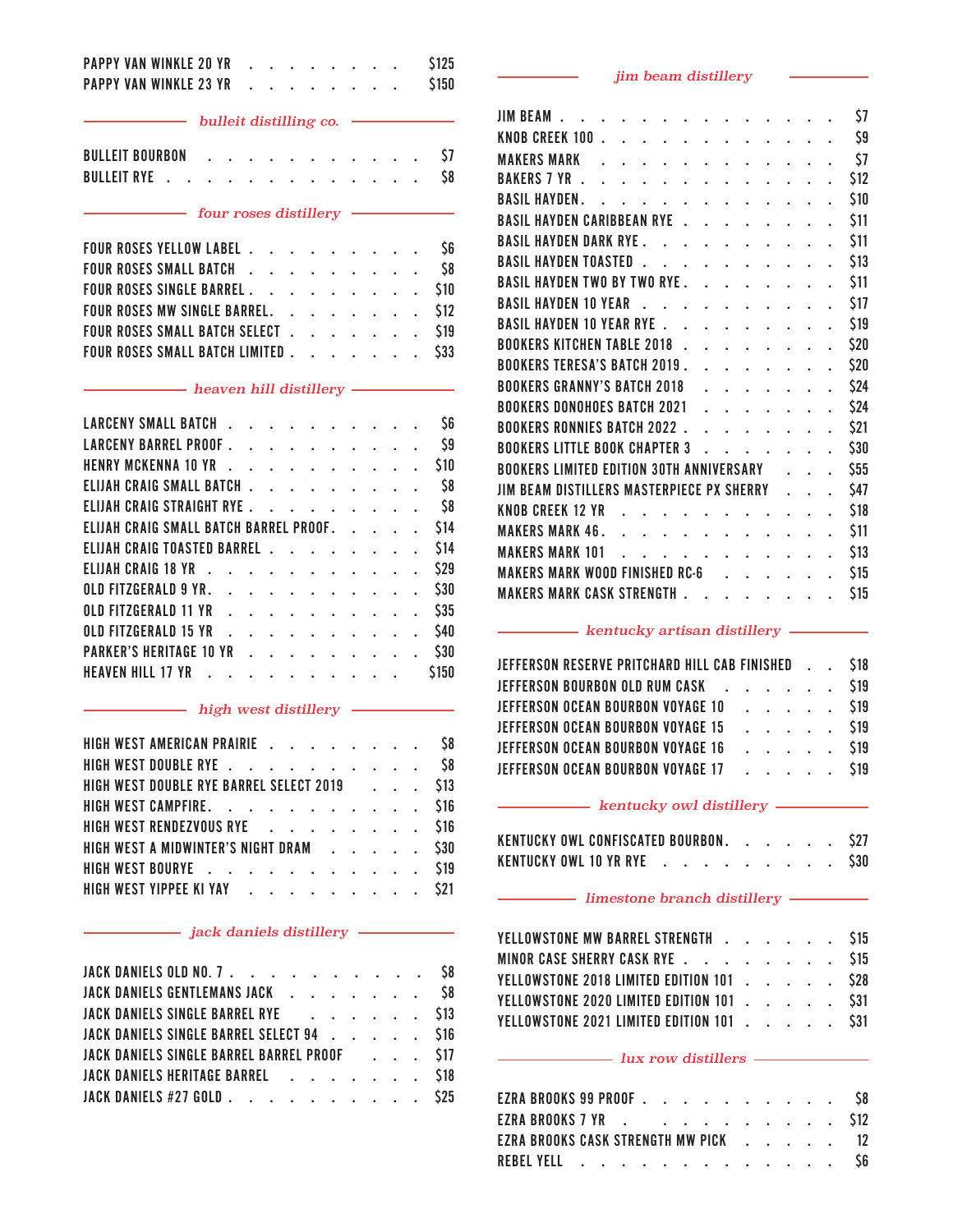|  | REBEL YELL 10YR \$11          |  |  |  |  |        |
|--|-------------------------------|--|--|--|--|--------|
|  | BLOOD OATH PACT 8 2022 \$25   |  |  |  |  |        |
|  | BLOOD OATH PACT 7 2021 \$25   |  |  |  |  |        |
|  | <b>BLOOD OATH PACT 6 2020</b> |  |  |  |  | . \$24 |
|  | <b>BLOOD OATH PACT 5 2019</b> |  |  |  |  | . \$28 |
|  | <b>BLOOD OATH PACT 4 2018</b> |  |  |  |  | . \$34 |
|  | <b>BLOOD OATH PACT 3 2017</b> |  |  |  |  | . \$42 |
|  | <b>BLOOD OATH PACT 2 2016</b> |  |  |  |  | . \$48 |
|  | <b>BLOOD OATH PACT 1 2015</b> |  |  |  |  | . \$54 |
|  |                               |  |  |  |  |        |

### *michter's distillery*

| MICHTER'S US-1 SMALL BATCH BOURBON \$11  |  |  |  |  |
|------------------------------------------|--|--|--|--|
| MICHTER'S US-1 SOUR MASH \$11            |  |  |  |  |
| MICHTER'S US-1 SINGLE BARREL RYE \$11    |  |  |  |  |
| MICHTER'S US-1 TOASTED BARREL \$27       |  |  |  |  |
| MICHTER'S US-1 BARREL STRENGTH RYE. \$27 |  |  |  |  |
| MICHTER'S SINGLE BARREL 10 YR \$27       |  |  |  |  |
| MICHTER'S SINGLE BARREL 10 YR RYE \$27   |  |  |  |  |
| BOMBERGER'S DECLARATION BOURBON \$20     |  |  |  |  |
| SHENK'S HOMESTEAD WHISKEY \$21           |  |  |  |  |
|                                          |  |  |  |  |

|  |  | NEW RIFF KY STRAIGHT BOURBON \$13   |  |  |  |  |  |
|--|--|-------------------------------------|--|--|--|--|--|
|  |  | NEW RIFF KY STRAIGHT RYE \$15       |  |  |  |  |  |
|  |  | NEW RIFF SINGLE BARREL BOURBON \$15 |  |  |  |  |  |
|  |  | NEW RIFF SINGLE BARREL RYE \$16     |  |  |  |  |  |

|  | OLD ELK WHEATED BOURBON \$19 |  |  |  |  |  |  |  |
|--|------------------------------|--|--|--|--|--|--|--|
|  | OLD ELK RYE \$25             |  |  |  |  |  |  |  |
|  | OLD ELK INFINITY BLEND \$38  |  |  |  |  |  |  |  |

### *old forester distilling co.*

| OLD FORESTER BOURBON 100 PROOF             |  |  |  |  |  |  | \$6 |
|--------------------------------------------|--|--|--|--|--|--|-----|
| OLD FORESTER BOURBON 86 PROOF S6           |  |  |  |  |  |  |     |
| OLD FORESTER RYE \$6                       |  |  |  |  |  |  |     |
| OLD FORESTER 1870 \$14                     |  |  |  |  |  |  |     |
| OLD FORESTER 1897 BOTTLED IN BOND \$14     |  |  |  |  |  |  |     |
| OLD FORESTER 1910 \$14                     |  |  |  |  |  |  |     |
| OLD FORESTER THE STATESMAN \$14            |  |  |  |  |  |  |     |
| OLD FORESTER 1920 PROHIBITION S16          |  |  |  |  |  |  |     |
| OLD FORESTER BARREL STRENGTH MW PICK. \$21 |  |  |  |  |  |  |     |
| OLD FORESTER BIRTHDAY BOURBON 2020 \$50    |  |  |  |  |  |  |     |

### *whistlepig distillery*

 $\overline{\phantom{0}}$ 

| WHISTLEPIG FARMSTOCK RYE 002 \$18          |  |  |  |  |
|--------------------------------------------|--|--|--|--|
| WHISTLEPIG FARMSTOCK RYE 003 \$11          |  |  |  |  |
| WHISTLEPIG PIGGYBACK 6 YR RYE \$12         |  |  |  |  |
| WHISTLEPIG STRAIGHT RYE MW PICK 10 YR \$20 |  |  |  |  |
| WHISTLEPIG 12 YR CASK FINISHED \$30        |  |  |  |  |
| WHISTLEPIG STRAIGHT RYE 15 YR \$48         |  |  |  |  |

| WHISTLEPIG 18 YR \$48             |  |  |  |  |  |  |  |
|-----------------------------------|--|--|--|--|--|--|--|
| WHISTLEPIG BLACK PRINCE \$48      |  |  |  |  |  |  |  |
| WHISTLEPIG SAMURAI SCIENTIST \$48 |  |  |  |  |  |  |  |

### *wild turkey distilling co.*

|  | WILD TURKEY AMERICAN HONEY.              |  |  |  | $\mathbf{r}$ , $\mathbf{r}$ , $\mathbf{r}$ , $\mathbf{r}$                                                                                                                                                                         |                                                |  | S6   |
|--|------------------------------------------|--|--|--|-----------------------------------------------------------------------------------------------------------------------------------------------------------------------------------------------------------------------------------|------------------------------------------------|--|------|
|  | WILD TURKEY 101 BOURBON .                |  |  |  | $\mathbf{r}$                                                                                                                                                                                                                      |                                                |  | \$6  |
|  | WILD TURKEY 101 RYE .                    |  |  |  | $\mathbf{r}$ . The set of the set of the set of the set of the set of the set of the set of the set of the set of the set of the set of the set of the set of the set of the set of the set of the set of the set of the set of t |                                                |  | \$6  |
|  | RUSSELL'S RESERVE 10 YR                  |  |  |  |                                                                                                                                                                                                                                   |                                                |  | \$9  |
|  | RUSSELL'S RESERVE 6 YR RYE               |  |  |  | $\mathbb{R}^2$ . The set of the set of the set of the set of the set of the set of the set of the set of the set of the set of the set of the set of the set of the set of the set of the set of the set of the set of the set of |                                                |  | \$11 |
|  | RUSSELL'S RESERVE MW PICK                |  |  |  | and the second control of the second                                                                                                                                                                                              |                                                |  | \$12 |
|  | RUSSELL'S RESERVE SINGLE BARREL RYE      |  |  |  |                                                                                                                                                                                                                                   |                                                |  | \$15 |
|  | WILD TURKEY LONGBRANCH                   |  |  |  |                                                                                                                                                                                                                                   |                                                |  | \$10 |
|  | WILD TURKEY RARE BREED                   |  |  |  | $\mathbf{r}$ . The set of the set of the set of the set of the set of the set of the set of the set of the set of the set of the set of the set of the set of the set of the set of the set of the set of the set of the set of t |                                                |  | \$12 |
|  | WILD TURKEY RARE BREED RYE               |  |  |  |                                                                                                                                                                                                                                   |                                                |  | \$17 |
|  | WILD TURKEY KENTUCKY SPIRIT.             |  |  |  | $\mathbf{r}$ . The set of the set of $\mathbf{r}$                                                                                                                                                                                 |                                                |  | \$15 |
|  | WILD TURKEY KENTUCKY SPIRIT MW PICK      |  |  |  |                                                                                                                                                                                                                                   |                                                |  | \$1  |
|  | WILD TURKEY MASTERS KEEP 17 YR BIB.      |  |  |  |                                                                                                                                                                                                                                   | $\mathbf{L}$ and $\mathbf{L}$ and $\mathbf{L}$ |  | \$40 |
|  | WILD TURKEY MASTERS KEEP CORNERSTONE RYE |  |  |  |                                                                                                                                                                                                                                   |                                                |  | \$45 |
|  | WILD TURKEY MASTERS KEEP ONE             |  |  |  |                                                                                                                                                                                                                                   |                                                |  | S46  |

### *new riff distillery willett distillery*

| ROWANS CREEK 12 YR \$10        |  |  |  |  |  |
|--------------------------------|--|--|--|--|--|
| WILLET POT STILL. \$12         |  |  |  |  |  |
| NOAHS MILL 15 YR BOURBON. \$13 |  |  |  |  |  |
| WILLET 4 YR RYE \$20           |  |  |  |  |  |

### *old elk distillery. woodford reserve distillery*

| WOODFORD RESERVE \$9                           |  |  |  |
|------------------------------------------------|--|--|--|
| WOODFORD RESERVE DOUBLE OAKED \$15             |  |  |  |
| WOODFORD RESERVE CHOCOLATE MALTED RYE Fig. 333 |  |  |  |
| WOODFORD RESERVE MASTERS NO. 16 \$37           |  |  |  |
| WOODFORD RESERVE MASTERS NO. 17 \$37           |  |  |  |

### *odds & ends*

| BLACK MAPLE HILL RYE           |  |  |  |  |  | \$19       |
|--------------------------------|--|--|--|--|--|------------|
| CALUMET FARMS                  |  |  |  |  |  | \$14       |
| CATOCTIN CREEK RYE             |  |  |  |  |  | \$20       |
| DICKEL TENNESSEE #12 \$8       |  |  |  |  |  |            |
| HOTEL TANGO BOURBON \$10       |  |  |  |  |  |            |
| HOTEL TANGO RYE. \$13          |  |  |  |  |  |            |
| J. RIEGER & CO KC WHISKEY \$8  |  |  |  |  |  |            |
| KAVALAN EX-BOURBON CASK        |  |  |  |  |  | <b>S45</b> |
| LONE WHISKER BOURBON           |  |  |  |  |  | \$44       |
| PEERLESS KENTUCKY STRAIGHT RYE |  |  |  |  |  | \$26       |
| REDEMPTION RYE RUM CASK        |  |  |  |  |  | <b>S11</b> |
| SAM HOUSTON 12 YR \$23         |  |  |  |  |  |            |

### CANADIAN WHISKY

| FORTY CREEK   |  |  |                                                                                                                 |  |  |  |  |
|---------------|--|--|-----------------------------------------------------------------------------------------------------------------|--|--|--|--|
| CROWN ROYAL . |  |  | the contract of the contract of the contract of the contract of the contract of the contract of the contract of |  |  |  |  |